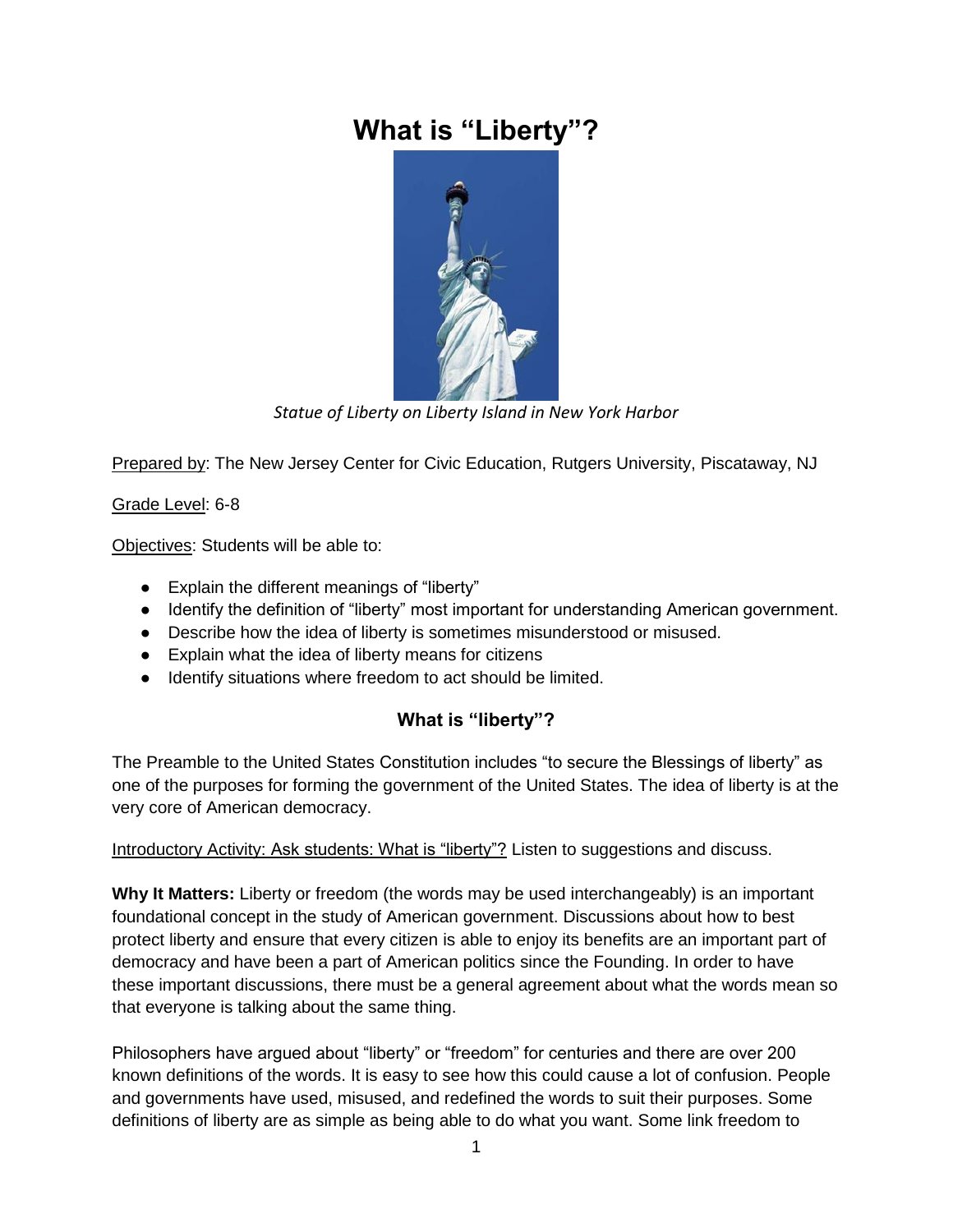being a better kind of person by holding a particular value that their society considers important. Some governments have argued that a person is only free when they hold certain values and therefore by forcing citizens to think and behave in a certain way the government is not oppressing them, but making them more "free" (yes, that is confusing!). These governments are usually some form of dictatorship, and that is why it is important that the United States chose a different definition of freedom. It matters that American citizens appreciate the necessity of understanding how the words "freedom" or "liberty" are used in our democracy.

For most Americans, freedom is the absence of limits or restrictions on a person's activities. It is about determining the appropriate amount of space to allow an individual to make her or his own decisions and choices about how to live their life. The fewer limitations a person has, the more space they have to act, the greater their freedom. Freedom is limited when the actions of other people restrict what a person can do, especially if a government unfairly places limits on a person. This is the most important definition for understanding American government..

**Freedom Only As Space to Act:** The definition we are focusing on describes freedom as simply the amount of space an individual has to act without restraints from other people. It is nothing more than that. There is no attempt by the government to tell people what to think or to force them to hold certain values. A person could choose to waste their life rather than strive to achieve some higher ideal. Perhaps they want to spend their time playing video games. That is not the government's concern, *so long as what the person chooses to do does not interfere with the right of others to pursue their liberty and happiness.* This raises an important question:

### **Is Freedom Unlimited?**

The fewer restraints on a person, and the more space they have to act, the greater amount of liberty or freedom they can enjoy. At first, that seems simple, but some people misunderstand this idea. In American government freedom or liberty does not mean that everyone can just do whatever they want, whenever they want. That is the simplified misunderstanding. Think back to the earlier study of the idea of the social contract. In the ideal state of nature, everyone had absolute freedom, but they couldn't enjoy it because of the conflicts that would arise between people.

One thinker, Sir Isaiah Berlin, wrote:

*"Men* [all humans] *are largely interdependent, and no man's activity is so completely private as never to obstruct the lives of others in any way."*

Critical Thinking Exercise: What does this mean for the amount of freedom that an individual can actually enjoy?

People interact with each other on a daily basis. Sometimes we have different goals and interests. We may compete for scarce resources. All of this makes conflict inevitable. As you recall, social contract theory said that one of the reasons people make governments is to help resolve these conflicts. This is the idea of government as a sort of referee.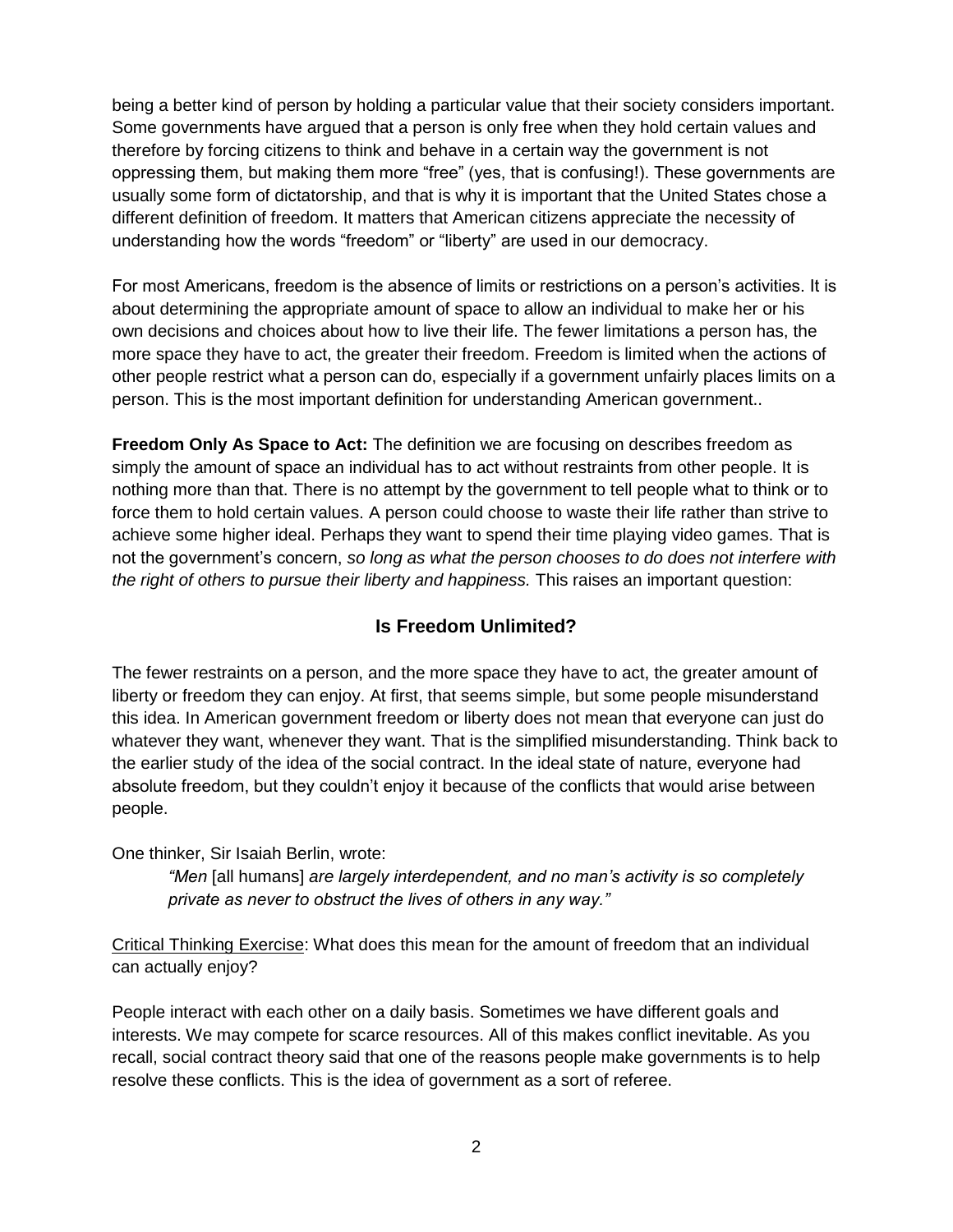We also enter into society and a government to be more *efficiently free*. Imagine you lived completely independently of others and there was no government or any other institutions. You would have to be your own police force, fire department, farmer, butcher, grocer, doctor, etc. You would be too busy to actually enjoy your absolute freedom. We cooperate with others so that we can better (more efficiently) enjoy the freedom that we do have, but this means that we also have certain obligations to our fellow citizens.

So where are the limits on our freedom? A famous phrase attributed to several thinkers is "My freedom to extend my arms ends where your nose begins." A free society should seek to maximize the amount of freedom of its citizens, but there are necessary limits. To repeat an idea from above, *citizens are free to act so long as their actions do not interfere with the equal right of others to also enjoy their freedom.*

This is why we have laws limiting certain activities. You cannot drive 100 miles per hour through a school zone because those it would injure could not then enjoy their freedom. You cannot engage in behavior that would make others sick, preventing them from being free to pursue their vision of happiness. We sometimes put limits on powerful individuals or corporations so that they do not abuse their wealth and power in a way that robs other citizens of their liberty. Discussions about what limits should be placed on the behavior of individuals and groups to ensure freedom are among the most important discussions citizens of a democracy can have. These limits may shift and change depending on the situation. In times of war, emergency, or pandemic, a society may decide to temporarily limit certain behaviors more than they would in better, more peaceful times. Enjoying freedom usually requires placing some restrictions on absolute unlimited freedom. However, in a free society, there must always be a core amount of liberty, a clearly defined space in which the individual is free to act, that no person and no government can ever trespass or violate.

## **What are "the Blessings of Liberty"?**

Americans, and many people around the world, value the idea of freedom as providing the best opportunity for people to pursue their idea of happiness and enjoy a productive life. The Founders saw this as a great "blessing", something very beneficial for the American people.

### Class Discussion. What were the "Blessings" that the Founders hoped would come with liberty?

The "Blessings of Liberty" included the hope that individuals would pursue their vision of happiness to the best of their abilities (individual choice) and, as a result, would enhance the economic and political development and prosperity of the nation. They hoped that liberty would provide the necessary space and opportunity for people to be inventive and creative, and to freely share ideas for the benefit of all. But, this was not a guarantee.

## **"To Secure the Blessings of Liberty"**

The Founders used words carefully. It is useful to consider why they chose the words they used in the Preamble of the Constitution. They knew that liberty was not something that people could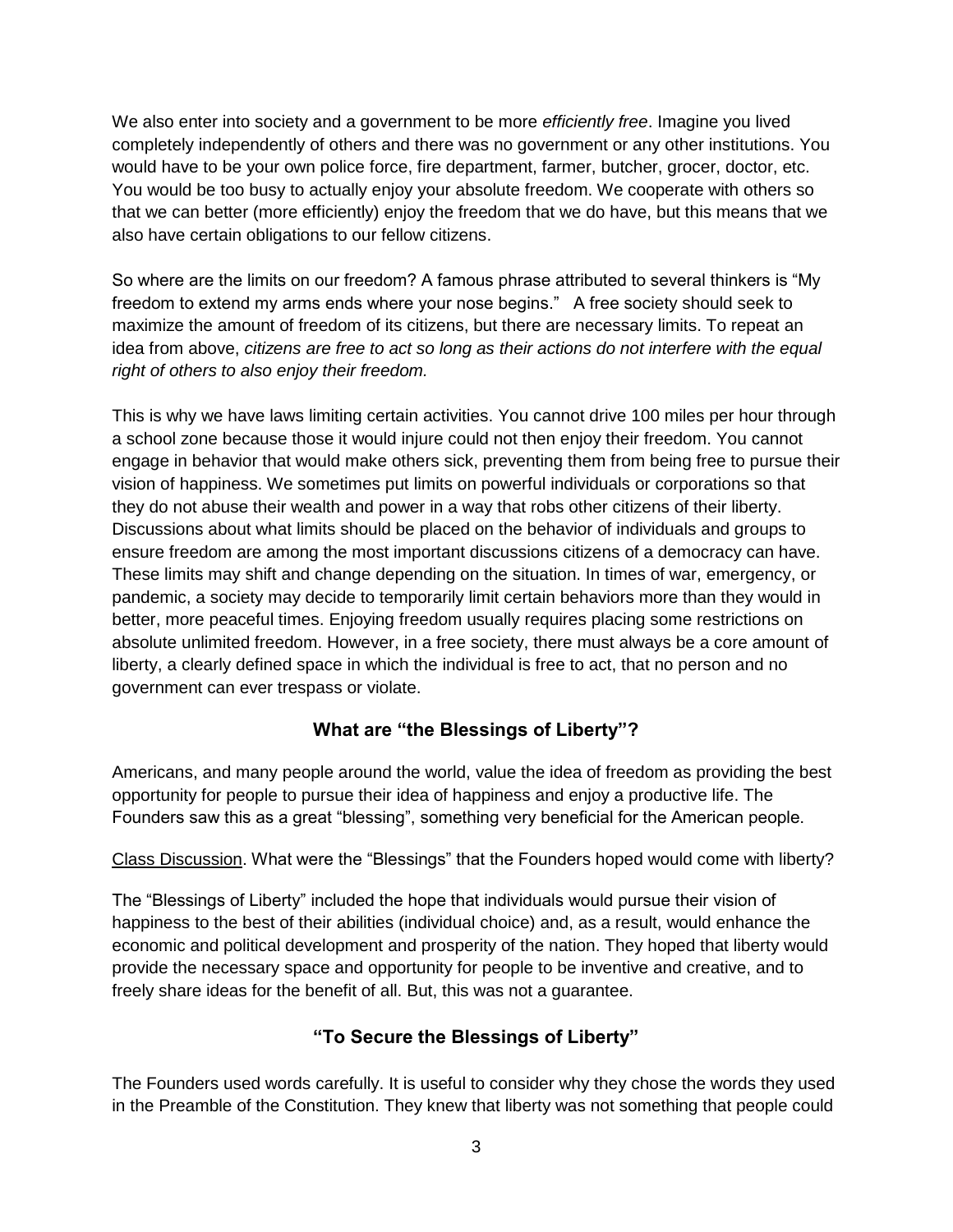always enjoy without any effort. It was something that needed to be protected and secured from the threats that could deprive a society of its liberty.

If the United States was to remain a free democracy, it had to be made secure from both the foreign and domestic threats it would always face. The foreign threats are easy to understand. There are always non-democratic nations whose interests will conflict with the United States. That is why the Founders provided for the "common defense" and granted the government the necessary powers to create military forces.

The Founders were more concerned about the domestic threats to liberty. They knew that if the United States was ever to cease to be a democracy, the threat would more likely come from its own citizens than a foreign power. That is why they designed the system of checks and balances and other mechanisms to limit government power. It is why the [Bill of Rights](https://constitutioncenter.org/learn/educational-resources/historical-documents/bill-of-rights) was added to the Constitution to put specific protections of liberty in writing in the "supreme law of the land". It is why Benjamin Franklin, when asked what kind of government the Constitutional Convention had created, reportedly responded "A democracy, if you can keep it."

The Founders focused on liberty—freedom from governmental restraints—by writing limits on what government could do into the Bill of Rights. For example, the First Amendment limits the government from interfering with individual freedom of religion, speech, press, assembly and petition.

### Checking for understanding: What other sections of the Constitution protect individual liberty by limiting what the government can do?

Responses should include:

- Art. I, Sec. 9 denies Congress certain powers, including the suspension of writ of habeas corpus (requiring a person under arrest to be brought before a judge or into court and to secure the person's release unless lawful grounds are shown for their detention), bills of attainder (legislative bills that imposes punishment without a trial), and ex post facto laws (laws that retroactively changes the legal consequences of actions)
- Arts. I-III Separates powers into three branches, each with limited authority
- Fourth Amendment prohibits the government from invading an individual's privacy
- Fifth Amendment prohibits the government from depriving an individual of life, liberty or property without due process
- Eighth Amendment prohibits excessive bail or fines or cruel and unusual punishment.

The Founders knew that the greatest responsibility for maintaining our democracy rested with the citizens themselves. Yet, they also recognized that people could be selfish, power hungry, or willing to trespass on the rights and freedoms of others. One of the misunderstandings of freedom or liberty is that it means people are free to always act selfishly, and that this ultimately leads to good consequences. The founders took a more nuanced approach. They recognized that people are selfish and tried to channel this into a productive competition among competing interests (see Madison, Federalist 10). But they also expected that citizens of a democracy must